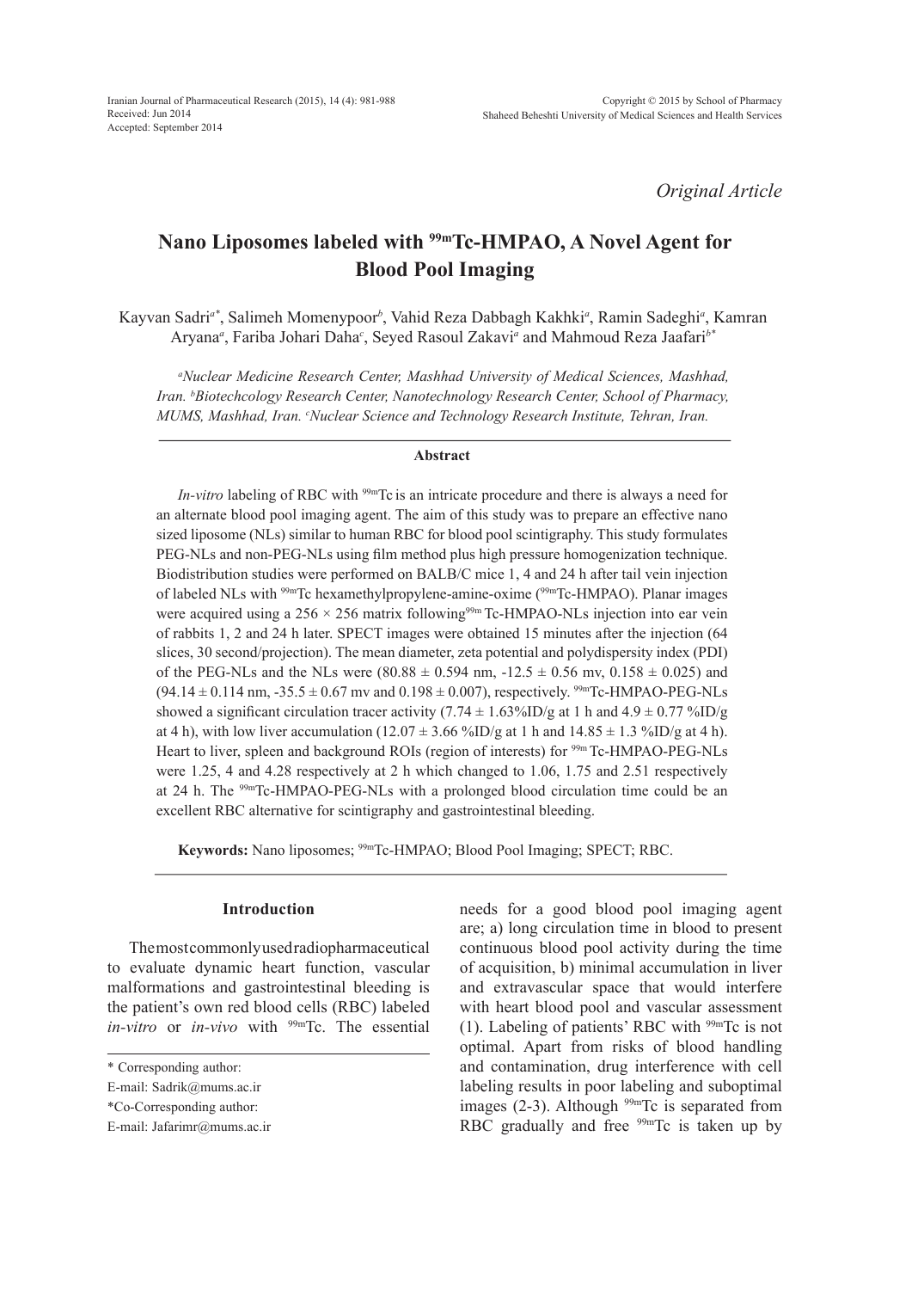the salivary glands and gastric mucosa and then secreted into gastrointestinal tract which results in poor target to background activity in delayed images (4). This study tries to evaluate nano liposomes as a new agent for blood pool scintigraphy. This technique has the potential to increase patient convenience and decrease labeling pitfalls and blood transferred disease.

Liposomes are spherical phospholipid bilayers that have been investigated for more than 40 years as a drug carrier.

Due to their nontoxic and biodegradable formulation, the clinical interest has increased over liposome application for diagnostic and therapeutic purposes (5-6). In addition advanced progresses in liposome preparation technique lead to the new generation of liposome which has longer circulation time with better biodistribution pattern (7-8).

The major obstacle in clinical application of liposomes is their rapid uptake by phagocytic cells of the mononuclear phagocyte system (MPS). Awasthi, et al. (9), showed that polyethylene glycol (PEG)-liposomes overcome this problem by evading from RES uptake and therefore liver uptake was minimum, spleen uptake was moderate while the amount of circulating liposomes was maximum. Incorporation of hydrophilic PEG in the lipid bilayers induces repulsive interaction with protein plasma, reduced recognition by circulating opsonins and inhibits liposomeinduced complement activation (10-11). The development of these long circulating liposomes evolves their clinical usage for scintigraphy visualization of pathological processes such as tumor, infection and blood pool imaging when labeled with a gamma emitter radionuclide (Radioactive liposomes).

There are two basic approaches to this study: the first approach is to design surface modified nano liposomes (NLs) similar to blood cells, therefore reduced host detection rate of liposomes as foreign substances with minimal liver uptake and the lowest liver overlap with heart visualization. The second approach aims to produce biologically inert and completely biocompatible liposomal formulation that they cause practically no toxic or antigenic reactions after IV injection.

The assessment of circulation and tissue

distribution of liposomes was performed in mice by labeling liposomes with the lipophilic chelator <sup>99m</sup>Tc hexamethylpropylene-amineoxime (99mTc HMPAO) (12). Also scintigraphic imaging was performed in rabbits with planar and SPECT modes using a dual head Gamma camera (e-cam, Siemens, Pennsylvania, USA).

## **Experimental**

# *Materials*

HSPC (hydrogenated soy phosphatidylcholine), DSPE-PEG-2000 (1, 2-distearoyl-*sn*-glycero-3 phosphoethanol amine-*N*- [methoxy (polyethylene glycol)-2000] ), Cholesterol (Chol), 1,2- distearoyl-snglycero-3- [Phospho-rac-1-) glycerol)  $\vert$  (Sodium Salt) (DSPG), were purchased from Avanti Polar Lipids (Birmingham, USA).Glutathione (GSH), and sephadex G-25 were obtained from Sigma Chemical Co. (St. Louis, MO). HMPAO kit was synthesized and prepared similar to Commercial kit (CERETEC;  $0.5$  HMPAO and 7.6  $\mu$ g Sncl<sub>2</sub>). Chloroform and methanol were purchased from Merck (Germany).

99mTc sodium pertechnetate, was obtained from 99Mo/99mTc generator (Kimia pakhsh). All chemicals were used without further purification.

# *Preparation of Liposome*

PEGylated Nano-liposome (PEG-NLs) and non- PEGylated Nano-liposome (NLs) were prepared by hydration of a thin lipid film followed by high pressure homogenization (13). Briefly, the lipid mixture, HSPC, DSPE-PEG2000 and cholesterol (PEG-NLs, with 12.5: 8: 1.2 molar ratios) and HSPC, cholesterol and DSPG (NLs, 12.5: 8: 2.1 molar ratios) were dissolved in a chloroform-methanol mixture (1:2 volume ratio). A thin-lipid film was formed by removing the solvent on a rotary evaporator under reduced pressure. Liposomes were prepared by rehydrating the lipid film with 100 mM solution of glutathione in phosphate buffered saline (PBS, pH 7) followed by mixing on a vortex mixer for 10 min, sonication at 65ºC for 20 min in a bath type sonicator (Laboratory Supplies Company Inc., Hicksville, NY) under argon. The lipid suspension was subsequently homogenized using EmulsiFlex-C3 high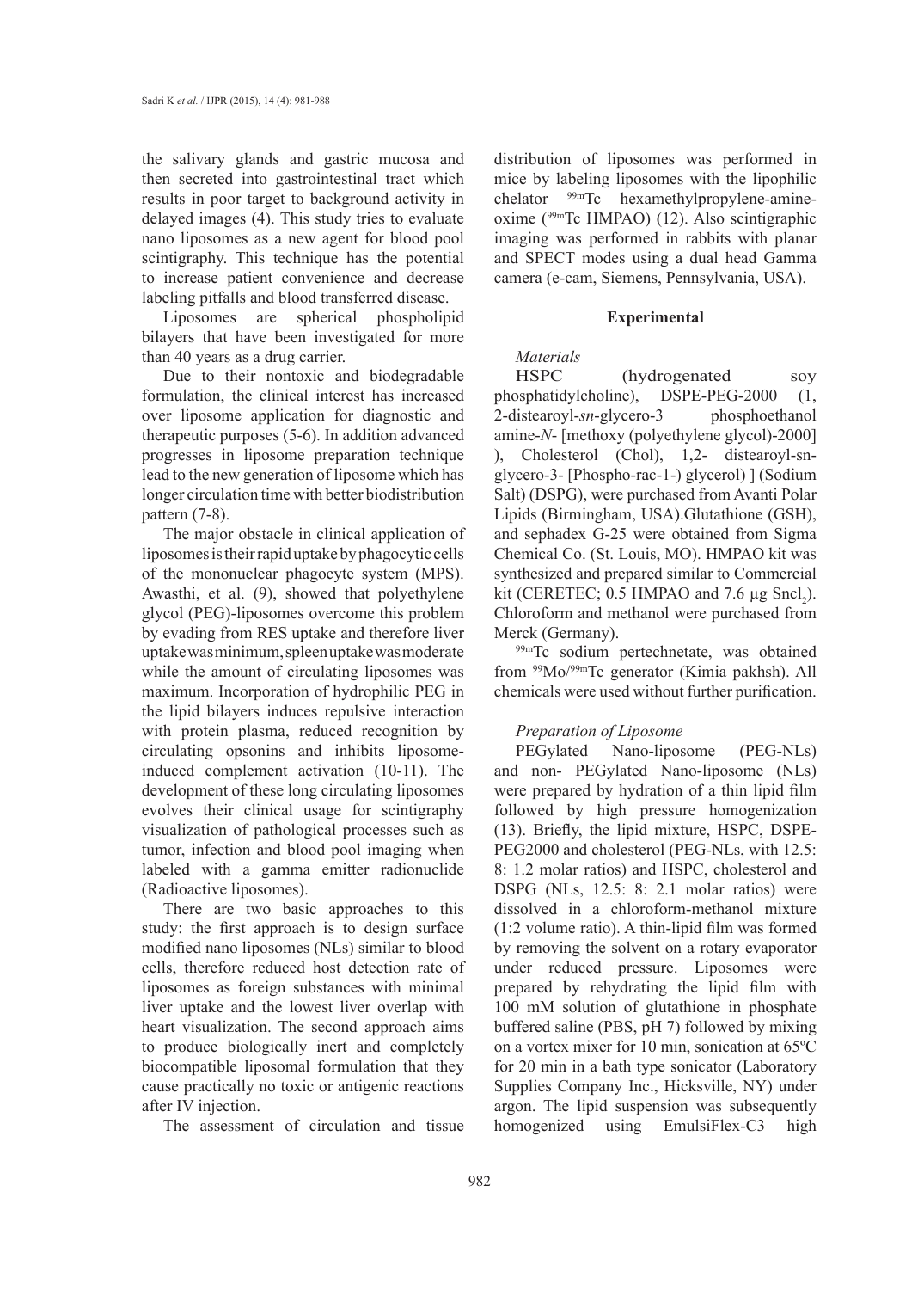pressure homogenizer (Avestin, Canada) 20,000 PSI for 3 times to obtain homogenous nanosized lipsomes. Removal of the unencapsulated GSH was performed by overnight dialysis of liposomes at 2–8°C against PBS using a12 kDa dialysis bag.

The particle diameter of each sample was measured in triplicate using Dynamic Light Scattering Instrument (Nano-ZS; Malvern,UK). The zeta potential of liposomes was determined on the same machine using the zeta potential mode as the average of 20 measurements(14).

## *Radiolabeling of liposomes*

Liposomes were labeled essentially by the method developed by Phillips, et al.(12). Liposomes (22  $\mu$ mole/1 ml) were mixed with 370 MBq per 0.5 ml of freshly prepared  $99m$ Tc-HMPAO. After 30 min of incubation at room temperature, liposomes were separated from any free 99mTc by passing through Sephadex G-25. The column was eluted with Dextrose 5% and the labeling efficiency was determined by counting liposomes before and after purification with a dose calibrator (Capintec, CRC-15R).

# *Radiolabeling Stability in Human Serum*

The radiolabeling stability of the PEG-NLs and NLs was evaluated in the presence of human serum at 37°C for 24 hours. After different incubation periods (1, 2 and 24 h), labeling stability of liposomes was measured using ITLC-SG/MEK (silica gel as stationary phase and Methyl Ethyl Ketone and as mobile phase)

## *Animal biodistribution study*

The animal experiments were performed according to the NIH Animal Use and Care Guidelines and were approved by the Institutional Animal Care Committee of Mashhad University of Medical Sciences. For biodistribution studies, BALB/C mice (3 groups each with 3 mice) were injected through a lateral tail vein, with 99mTc-HMPAO-nano liposomes (7.4 MBq, 200 µCi). The BALB/C mice were sacrificed for each time studied; 1, 4 and 24 h after injection. The blood was collected and organs of interest (muscle, intestine, heart, lungs, blood, spleen, kidneys, liver, stomach, bone, tail and thyroid) were dissected, weighed and counted for <sup>99m</sup>TcHMPAO-nano-Liposome activity in a well gamma counter (Delshid, DL100). The percent injected dose per gram was calculated by dividing the accumulated activity in the organ to its weight (%ID/g, Injected Dose per gram organ).

## *Animal Scintigraphic imaging*

White rabbits (1.5-2 kg) were physically restrained in a fixation tool and injected via the ear vein with 0.5 ml of <sup>99m</sup>Tc-HMPAO nano-Liposome (34-74 kBq, 1-2 mCi). Planar and SPECT imaging were obtained using a Siemens Dual head Gamma Camera equipped with a low energy high-resolution collimator and peaked at 140 keV with  $\pm 20\%$  window. Images were acquired using a  $256 \times 256$  matrix for a total of 300,000 counts immediately after injection and at 1, 2 and 24 h later with a zoom factor of 2. For all time-points the animals were physically restrained while positioned over the detector.

Region of interest (ROI) was drawn around the heart, liver, spleen and background area and total count, mean count per pixel as well as maximum count per pixel was recorded. Geometric mean count and geometric maximum count were calculated from anterior and posterior views for each organ.

## *Statistical analysis*

Data are expressed as mean  $\pm$  standard deviation. Means were compared using Student's t-test. The *p* values of less than 0.05 were considered statistically significant.

## **Results and Discussion**

#### *Liposome characterization*

The mean diameter, zeta potential and polydispersity index (PDI) of the PEG-NLs were  $80.88 \pm 0.594$  nm (n= 3),  $-12.5 \pm 0.56$ mv and  $0.158 \pm 0.025$ , respectively. The mean diameter, zeta potential and PDI of the NLs were  $94.14 \pm 0.114$  nm (n=3),  $-35.5 \pm 0.67$  mv and  $0.198 \pm 0.007$ , respectively. Both liposomal formulations had almost the same size (Table 1). The zeta potential of NLs was significantly more negatively charged compared to PEG-NLs due to the presence of negatively charged phospholipid (DSPG) in the formulation of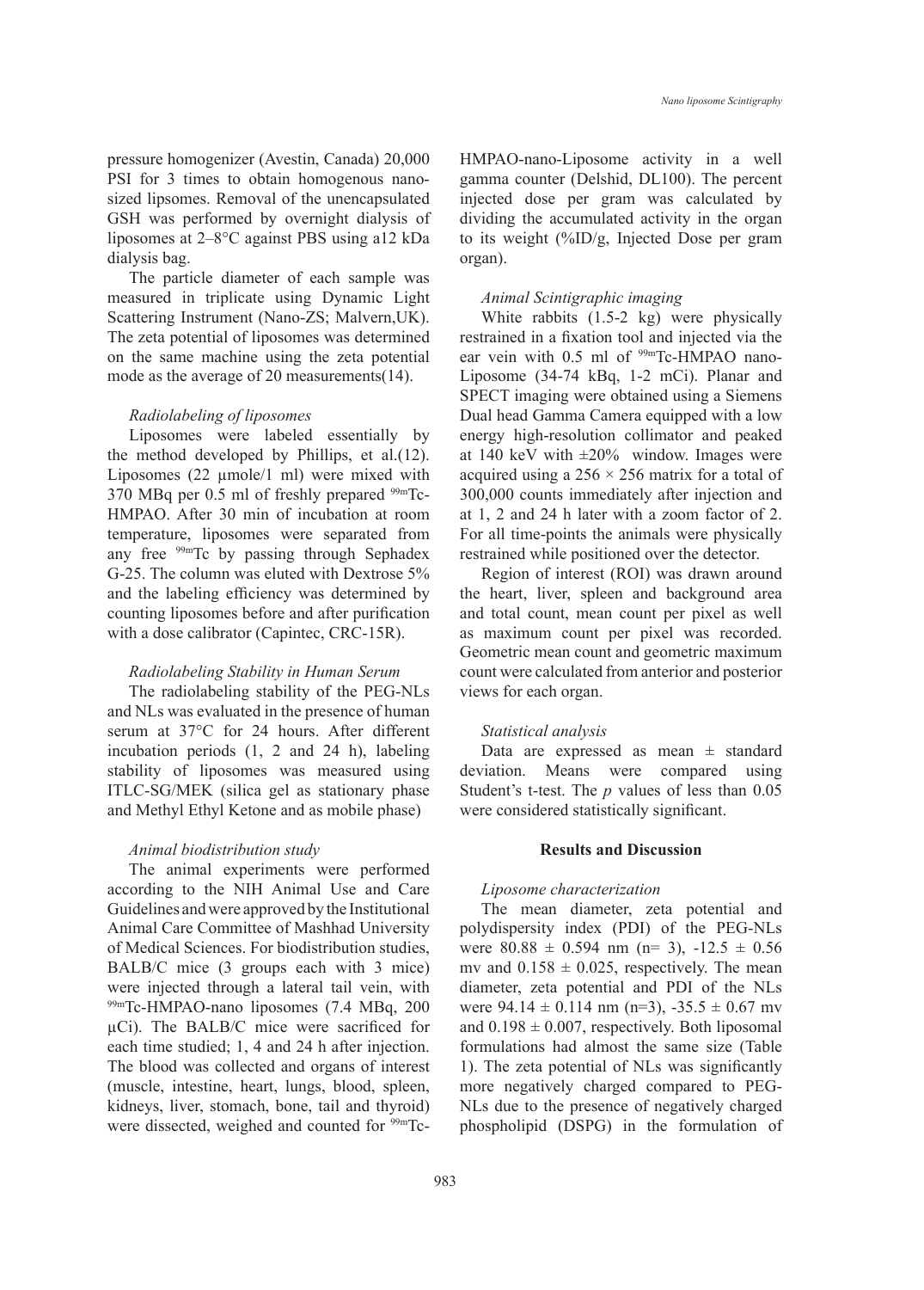

**Figure 1.** Size exclusion chromatography of PEG-NLs labeled with 99mTc-HMPAO on Sephadex G-25. Elution volumes of tube 10-13 belong to 99mTc-HMPAO-PEG-NLs and elution volumes of tube 20-23 belong to lipophilic 99mTc-HMPAO.

NLs. Both formulations had a monomodal distribution. A low PDI value with a monomodal peak represents a narrow particle size distribution for these liposomes.

#### *Radiochemical Purity and Stability*

Radiochemical Purity of PEG-NLs and NLs, after liposomes incubation for 30 minutes with 370 MBq  $^{99m}$ Tc-HMPAO, was  $91.55 \pm 1.57\%$ and  $93.8 \pm 2.43\%$ , respectively. This high Radiochemical purity was obtained by passing the liposomes through Sephadex G25 which separated nano liposomes entrapping <sup>99m</sup>Tc-HMPAO from free <sup>99m</sup>Tc-HMPAO (Figure 1). In order to make sure of the <sup>99m</sup>Tc-HMPAO stability in the liposome, *in-vitro* stability test was performed by exposing the labeled liposome to human serum plasma. As shown in Table 2, the labeling stability of PEG-NLs obtained by ITLC up to 4 hours was more than 95% and 78% at 24 hours. The labeling stability of NLs was more than 65% at 4 hours and 50% at 24 hours.

# *Tissue Distribution in Mice*

The biodistribution of the radiolabeled liposomes were performed in mice at different time points ( $n = 3$  for each time). As shown in Table 3, 99mTc-HMPAO-PEG-NLs had a low liver uptake  $(12.07 \pm 3.66 \text{ %ID/g}, 14.85 \pm 1.3 \text{ %ID/g},$  $6.59 \pm 1.29\%$ ID/g at 1, 4 and 24 h, respectively) and a high blood pool uptake  $(7.74 \pm 1.63)$ %ID/g,  $4.9 \pm 0.77$  %ID/g,  $0.92 \pm 0.43$ %ID/g at 1, 4 and 24 h, respectively). 99mTc-HMPAO-NLs had much higher liver accumulation  $(36.81 \pm$ 6.56 %ID/g,  $26.83 \pm 2.49$  %ID/g,  $20.7 \pm 2.79$  $\frac{\%}{\mathrm{ID}}$  at 1, 4 and 24 h; respectively). The spleen uptake was also elevated for these NLs (28.63  $\pm$  5.62 %ID/g, 48.63  $\pm$  5.36 %ID/g, 63.55  $\pm$ 5.89%ID/g at 1, 4 and 24 h; respectively). This high accumulation may be the result of nanosized PEGylated liposomes (less than 100 nm) which cleared more rapidly from the spleen  $(15)$ .

## *Scintigraphic Studies in Rabbit*

The main vessels (Aorta), heart and liver was clearly seen in the anterior and posterior images of rabbit. Figure 2A, B shows planar imaging of rabbit in the early times (immediately and 1 h) after 99mTc-HMPAO-PEG-NLs injection.

In the delayed images obtained 2 and 24 hours later (Figure 2C, D), heart and liver had high radiotracer activity. This is a proof to

**Table 1.** Formulation and characterization of PEG-NLs and NLs using film method plus high pressure homogenization technique.

|                     | <b>PEG-NLs</b><br>HSPC, DSPE-PEG2000 and cholesterol with molar<br>ratio of 12.5: 8: 1.2 | <b>NLs</b><br>HSPC, cholesterol and DSPG with molar ratio<br>of $12.5: 8: 2.1$ |
|---------------------|------------------------------------------------------------------------------------------|--------------------------------------------------------------------------------|
| $Z$ -Average $(nm)$ | $80.88 \pm 0.594$                                                                        | $94.14 \pm 0.114$                                                              |
| <b>PDI</b>          | $0.158 \pm 0.025$                                                                        | $0.198 \pm 0.007$                                                              |
| Zeta Potential(mv)  | $-12.5 \pm 0.56$                                                                         | $-35.5 \pm 0.67$                                                               |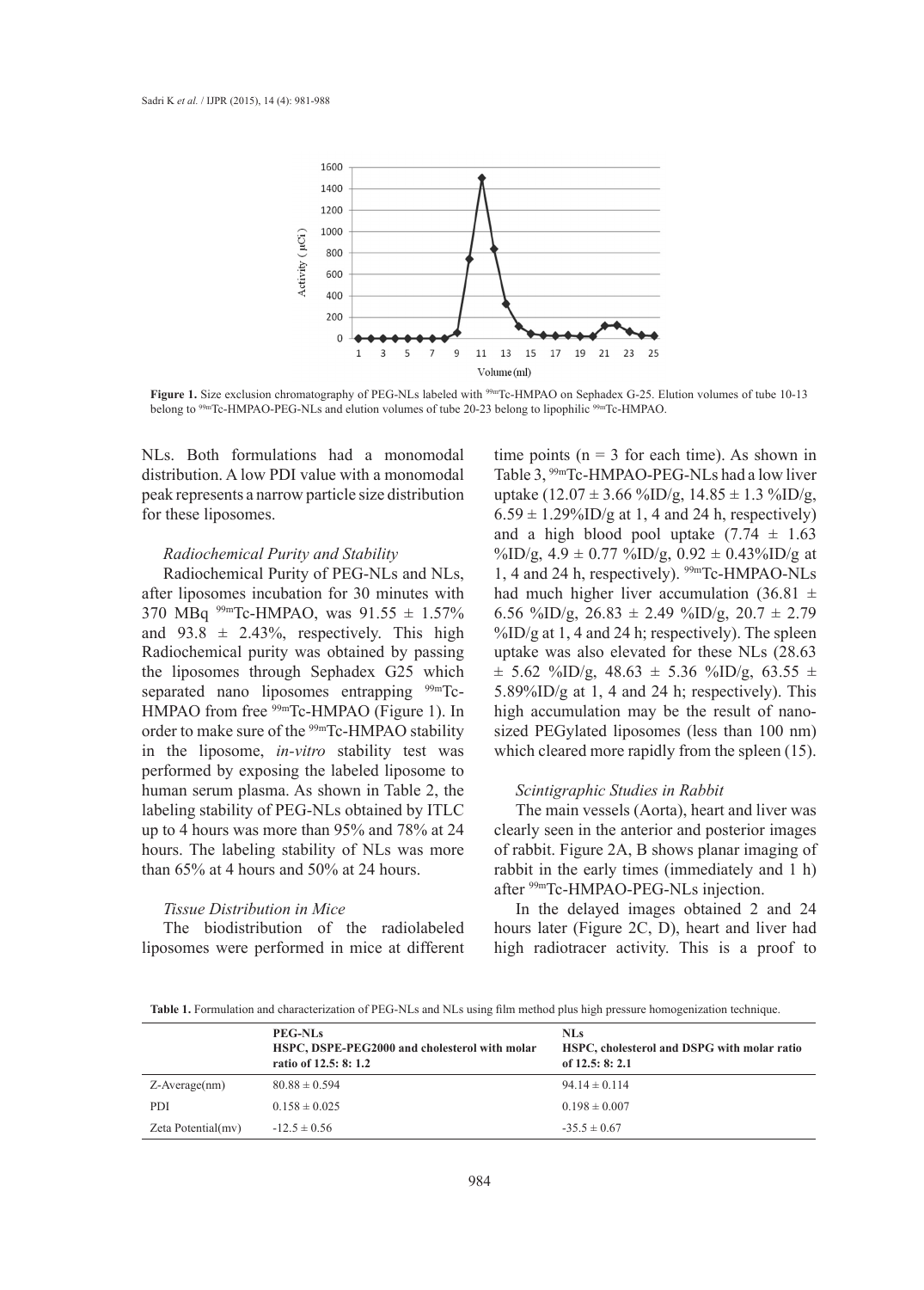**Table 2.** Liposome stability studies in human serum media to 24 h (ITLC-SG as stationary phase and Methyl Ethyl Ketone as mobile phase). 99mTc-NLs remains at the origin and free Pertechnetate migrate to the solvent front. The labeling stability was calculated by dividing <sup>99m</sup>Tc-NLs activity to <sup>99m</sup>Tc-NLs + free Pertechnetate.

| Incubation times (hours)                        |                  |                  |                  | 24               |
|-------------------------------------------------|------------------|------------------|------------------|------------------|
| Labeling stability of <sup>99m</sup> Tc-PEG-NLs | $96.90 \pm 0.64$ | $94.34 \pm 0.56$ | $95.38 \pm 0.43$ | $78.54 \pm 0.34$ |
| Labeling stability of $99m$ Tc-NLs              | $75.80 \pm 0.78$ | $71.65 \pm 1.3$  | $65.72 \pm 0.78$ | $50.96 \pm 1.52$ |

prolong circulation profile of <sup>99m</sup>Tc-HMPAO-PEG-NLs in the blood stream. In the delayed images, there was no uptake in the kidneys and bladder wall which is important in the diagnosis of lower gastrointestinal bleeding. Scintigraphy images obtained with 99mTc-HMPAO-NLs (Figure 3) showed a high liver uptake and low heart accumulation. Although these liposomes had a high blood pool circulation time, but their *in-vivo* stability was too low to be useful for *invivo* studies which is in agreement with *in-vitro* stability test (Table 2).

Total count and geometric mean count per pixel was calculated at 0, 2 and 24 h post injection for 99mTc-HMPAO-PEG-NLs. Heart to liver, heart to spleen and heart to background ROIs were 1.25, 4 and 4.28 immediately, 1.12, 4.33 and 3.25 at 2 hours, and 1.06, 1.75 and 2.51 at 24 hours post injection, respectively.

The main aim of this study was to prepare an effective nano sized liposome similar to human red blood cell (RBC) for blood pool scintigraphy. By optimizing the liposomes characteristics such as vesicle size, lipid formulation and hydrophilicity of liposome surface (7), we prepared an effective formulation of nano sized PEG-NLs and non-PEG NLs which were homogeneous in size (PDI less than 0.2) and similar to RBC in having prolonged circulation time for diagnostic purpose. Both formulations were negatively charged that prevents their aggregation during the storage.

Since liposomes used in this study are composed of natural biomolecules (HSPC, cholesterol, DSPE-mPEG 2000 and DSPG), they are biodegradable and essentially nontoxic. HSPC, cholesterol, DSPE-mPEG 2000 and DSPG are applied in the formulation of the available commercial liposomal formulations (e.g. AmBisome<sup>TM</sup> and Doxil<sup>TM</sup>) with a very good safety profile (16-17).

In this study, PEG-NLs incorporated with 5.5

Table 3. Tissue distribution of <sup>99m</sup>Tc-HMPAO-PEG-NLs and NLs in mice (%ID/g, n = 3) at 1, 4 and 24 hours after injection of <sup>99m</sup>Tc-HMPAO-NLs (7.4 MBq, 200 µCi) (*p* < 0.05).

| <b>Tissues</b> | <sup>99m</sup> Tc-PEGNLs<br>$(\%ID/g)$ |                   |                   |                   | $\frac{99m}{Tc-NLs}$ (%ID/g) |                   |
|----------------|----------------------------------------|-------------------|-------------------|-------------------|------------------------------|-------------------|
|                | 1 <sub>h</sub>                         | 4 h               | 24 <sub>h</sub>   | 1 <sub>h</sub>    | 4 h                          | 24 <sub>h</sub>   |
| Muscle         | $0.39 \pm 0.9$                         | $0.07 \pm 0.02$   | $0.29 \pm 0.09$   | $0.36 \pm 0.25$   | $0.14 \pm 0.2$               | $0.42 \pm 0.12$   |
| Intestine      | $0.24 \pm 0.11$                        | $0.2 \pm 0.17$    | $0.46 \pm 0.05$   | $0.38 \pm 0.11$   | $0.17 \pm 0.04$              | $0.28 \pm 0.04$   |
| Heart          | $0.62 \pm 0.3$                         | $0.31 \pm 0.11$   | $0.32 \pm 0.39$   | $0.91 \pm 0.32$   | $0.27 \pm 0.13$              | $0.44 \pm 0.6$    |
| Lungs          | $0.66 \pm 0.5$                         | $0.48 \pm 0.13$   | $0.89 \pm 0.03$   | $1.03 \pm 0.47$   | $0.55 \pm 0.1$               | $0.39 \pm 0.02$   |
| <b>Blood</b>   | $7.74 \pm 1.63*$                       | $4.9 \pm 0.77*$   | $0.92 \pm 0.43*$  | $15.06 \pm 2.12*$ | $7.57 \pm 1.08*$             | $0.38 \pm 0.01*$  |
| Spleen         | $37.99 \pm 2.92*$                      | $29.85 \pm 1.01*$ | $14.89 \pm 4.03*$ | $28.63 \pm 5.6^*$ | $48.63 \pm 5.36^*$           | $63.55 \pm 5.89*$ |
| Kidneys        | $0.83 \pm 0.35$                        | $0.64 \pm 0.14$   | $1.08 \pm 0.25$   | $1.49 \pm 1.03$   | $1.02 \pm 0.05$              | $0.79 \pm 0.11$   |
| Liver          | $12.07 \pm 3.66$                       | $14.85 \pm 1.3$   | $6.59 \pm 1.29*$  | $36.81 \pm 6.56$  | $26.83 \pm 2.49$             | $20.7 \pm 2.79$   |
| <b>Stomah</b>  | $0.23 \pm 0.5$                         | $0.19 \pm 0.04$   | $0.4 \pm 0.24$    | $0.22 \pm 0.3$    | $0.13 \pm 0.09$              | $0.35 \pm 0.13$   |
| bone           | $0.25 \pm 0.2$                         | $0.07 \pm 0.04$   | $0.56 \pm 0.38$   | $0.2 \pm 0.17$    | $0.11 \pm 0.03$              | $0.23 \pm 0.01$   |
| Tail           | $0.1 \pm 0.06$                         | $0.43 \pm 0.06$   | $3.19 \pm 1.72$   | $0.29 \pm 0.1$    | $4.14 \pm 2.6$               | $4.7 \pm 3.27$    |
| thyroid        | $0.92 \pm 0.5$                         | $0.24 \pm 0.2$    | $0.96 \pm 0.64$   | $1.13 \pm 1.07$   | $0.53 \pm 0.16$              | $0.89 \pm 0.76$   |

\*Significant ( $p$  value < 0.05)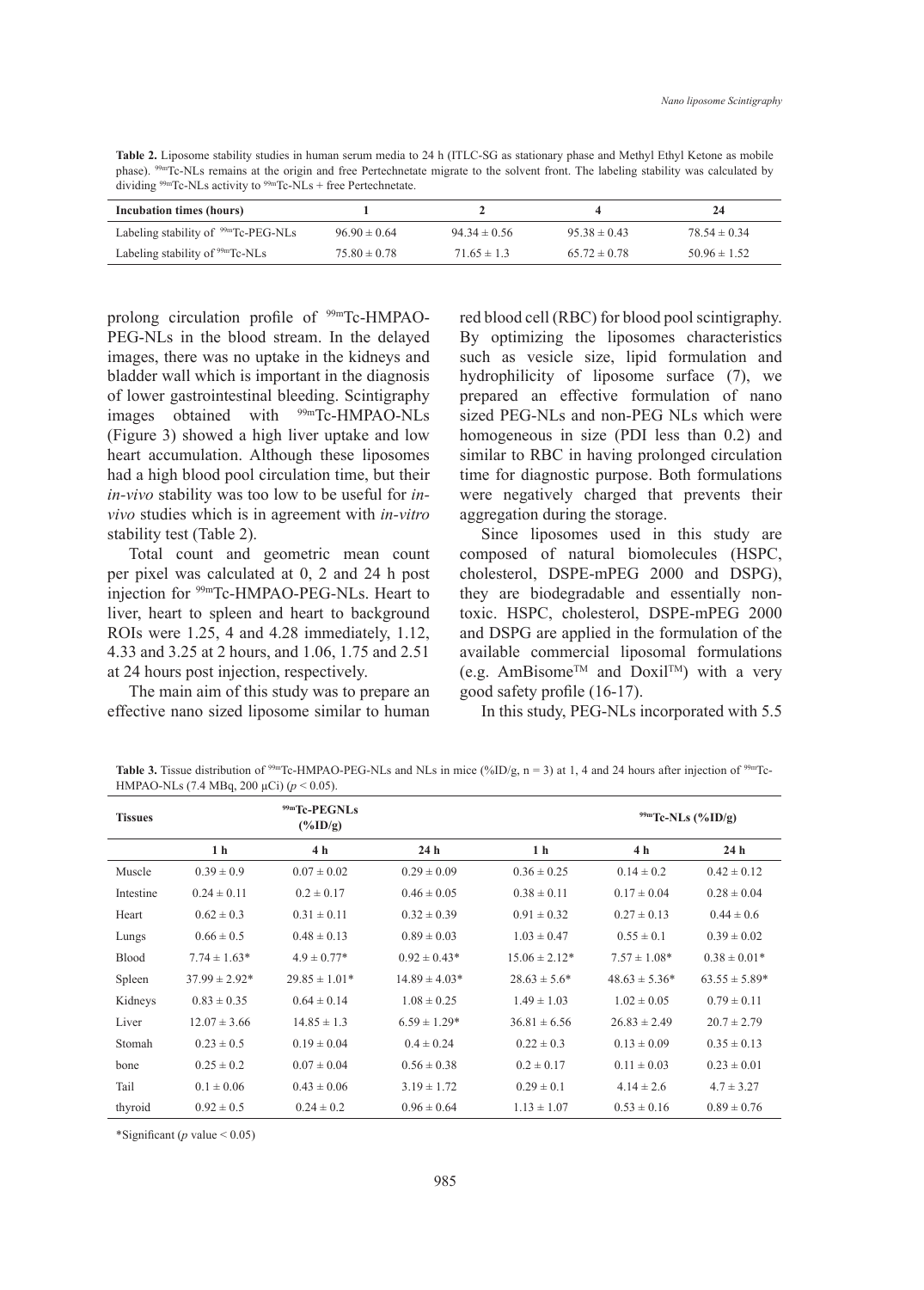

**Figure 2.** Anterior and posterior images of rabbit immediately (A), 1 h (B), 2 h (C) and 24 h (D) after injection of  $99m$ Tc-HMPAO-PEG-NLs (34-74 kBq, 1-2 mCi in 0.5 ml). Planar images were acquired using a  $256 \times 256$  matrix for a total of 300,000 counts with a zoom factor of 2. The main vessels (Aorta), heart and liver was clearly seen in the anterior and posterior images of rabbit for 24 h.

mol% DSPE-mPEG 2000 have a mean diameter of  $80.88 \pm 0.594$  nm. In mice tissue distribution study, blood pool circulation was very high 7.74  $\pm$  1.63 %ID/g at 1 h and 4.9  $\pm$  0.77 %ID/g at 4 h  $(p < 0.05)$  (Table 3). Compared to human Red blood Cell labeled with  $99m$ Tc (4), there was no significant activity in thyroid or stomach showing the *in-vivo* stability of <sup>99m</sup>Tc-HMPAO-PEG-NLs. The high labeling efficiency guarantee a high target to background ratio and optimal image quality which have an effect on scan interpretation (Figure 2, 4). This result was in harmony with the *in-vitro* stability test in human serum albumin (Table 2). <sup>99m</sup>Tc-HMPAO-NLs Prepared in this study had a high blood pool circulation in mice 15.06±2.12 %ID/g at 1 h and 7.57±1.08 %ID/g at 4 h (*p* < 0.05) (Table 3). Although NLs had a high blood pool activity, but their elevated accumulation in liver and spleen underestimate their clinical usage as a blood pool imaging agent (Figure 3).

Scintigraphy images obtained in rabbits approved the long blood pool circulation time



**Figure 3.** Anterior and posterior images of rabbit immediately (A), 1 h (B), 2 h (C) and 24 h (D) after injection of  $99m$ Tc-HMPAO-NLs (34-74 kBq, 1-2 mCi in 0.5 ml). Planar images were acquired using a  $256 \times 256$  matrix for a total of 300,000 counts with a zoom factor of 2. <sup>99m</sup>Tc-HMPAO-NLs showed a high liver uptake and low heart accumulation.

of 99mTc-HMPAO-PEG-NLs (17). Heart-to-liver and heart-to-spleen and heart-to-background ratios were determined from region of interest (ROI) analysis of zoomed static images. The ROI values for heart to liver were steady (1.25, 1.12 and 1.06 at 0, 2 and 24 h post injection, respectively) which shows high PEG-NLs uptake in the heart to 24 h. For cardiac functional studies, the relationship of the distribution of the agent in the heart compared to the liver activity is the most important factor. In the early planar images (Figure 2A) and SPECT images obtained 15 minutes after labeled PEG-NLs administration to the rabbit (Figure 4), high heart activity is an evident for the increased residence of labeled liposome in the blood pool. Low liver uptake during this time also helps in better heart visulaization. Although NLs had a long circulation time in blood, but their high accumulation in the liver overlap the heart visualization(2) (Figure 3, 5).

In the delayed images obtained with 99mTc-HMPAO PEG-NLs (Figure 2D, 24 h later),



**Figure 4.** SPECT images of rabbit (A. transverse B. sagittal C. coronal) were obtained 15 minutes after injection of 99mTc-HMPAO-PEG-NLs (64 slices, 30 second/projection).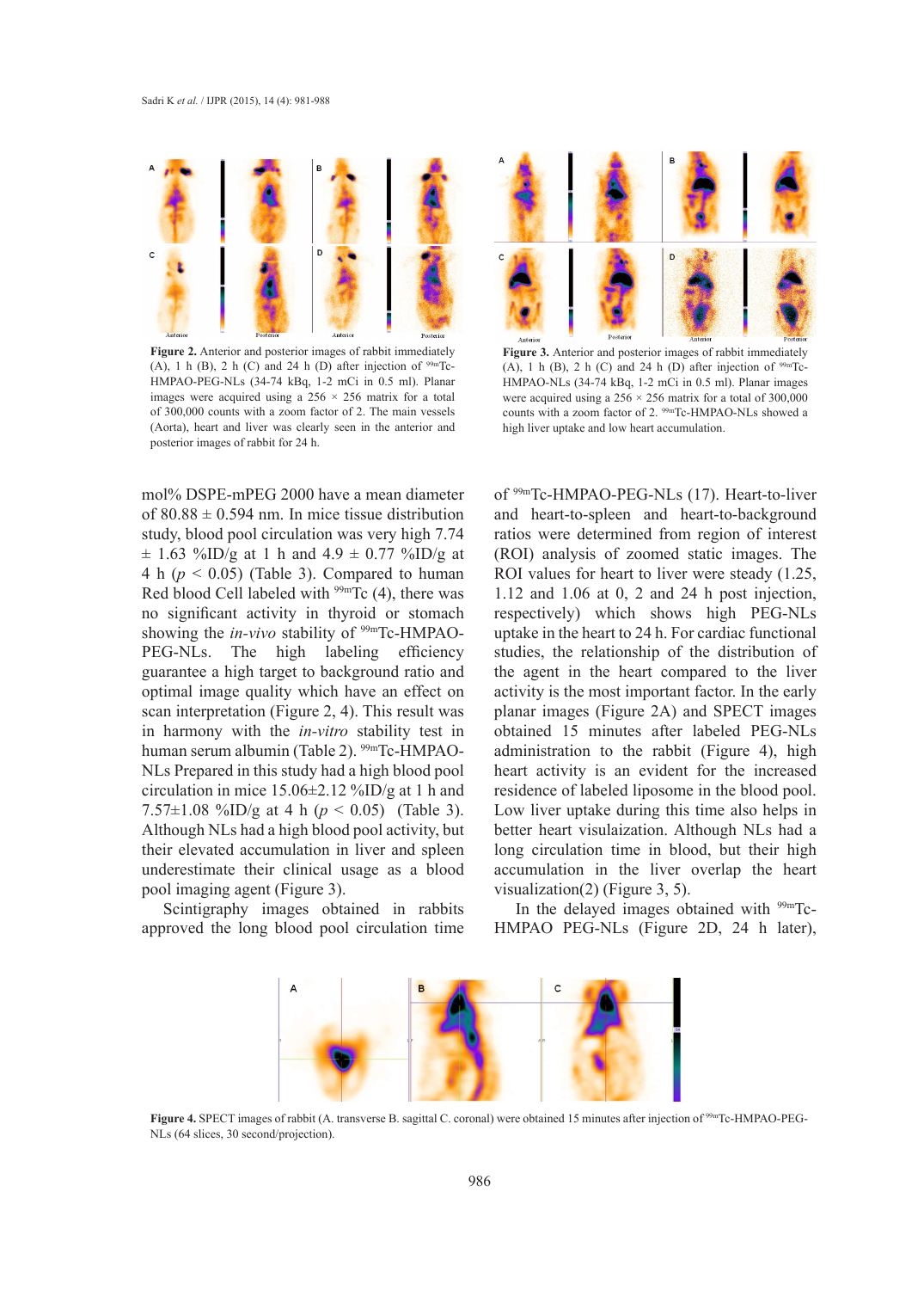

**Figure 5**. SPECT images of rabbit (A. transverse B. sagittal C. coronal) were obtained 15 minutes after injection of 99mTc-HMPAO-NLs (64 slices, 30 second/projection).

there was also some uptake in the abdominal region that demonstrates the labeled liposome metabolism by liver. In all the early and delayed images (Figure 2), there was no evidence of kidney uptake. Goins, et al.(2) studies also demonstrate lower kidney activity following PEGylated liposome injection compared to both *in-vitro* and *in-vivo* 99mTc red blood cells labeling. This mild kidney uptake in delayed scintigraphy is so essential in detection of lower gastrointestinal bleeding region which needs delayed imaging. In addition, PEG-NLs labeled with <sup>99m</sup>Tc-HMPAO are unlikely to be affected by administered medications to the patient that can interfere with the labeling and stability of  $99m$ Tc-RBC (18).

In early and delayed images obtained with 99mTc-HMPAO-NLs (Figure 3), there was an increased bladder activity over time. This is due to the instable NLs and the leakage of 99mTc-HMAPO from the liposomes and its excretion through kidney and bladder (7). These results show us the priority of PEG-NL over non-PEG NLs for GI bleeding scintigraphy due to their excellent *in-vivo* stability (Table 2). The lack of dissociation of the 99mTc from PEG-NLs results in better understanding of cardiac functionality and counting statistics for cardiac studies.

# **Conclusion**

This study demonstrated that PEG nano sized liposomes (PEG-NLs) could be a valuable radiopharmaceutical for blood pool imaging with no need for blood withdrawal and potential complications. It has an easy labeling procedure and provides the physician with better understanding of blood pool scintigraphy.

#### **Acknowledgment**

This paper is the result of a pharmacy doctorate thesis, we sincerely thank Research Council of Mashhad University of Medical Sciences for providing the fund of this study (No. 900921, approved date: 5.10. 2012).

#### **References**

- (1) Kowalsky RJ and Falen S. Heart. In: Tarleton Landis N. (ed.) *Radiopharmaceuticals in Nuclear Pharmacy and Nuclear Medicine*. 2nd ed., American Pharmacists Association, Washington (2004) 540-541.
- (2) Goins BA, Phillips W and Klipper R. Blood-pool imaging using technetium-99m-labeled liposomes. *J. Nuc. Med.* (1996) 37: 1374-1379.
- (3) Hladik WB, Nigg KK and Rhodes BA. Druginduced changes in the biologic distribution of radiopharmaceuticals. *Semin. Nucl. Med.* (1982) 12: 184-218.
- Ziessmen H, O›Malley J and Thrall J. Gastrointestinal (4) system. In: McAteer M. (ed.) *Nuclear Medicine, the Requisite in Radiology*. 3rd ed., Elsevier Mosby, Philadelphia (2006) 367-368.
- (5) Bangham AD. Liposomes: the babraham connection. *Chem. Phys. Lipids* (1993) 64: 275-285.
- Phillips WT, Goins BA and Bao A. Radioactive (6) liposomes. *Interdiscip. Rev. Nanomed. Nanobiotechnol.* (2009) 1: 69-83.
- (7) Lee CM, Choi Y, Huh EJ, Lee KY, Song HC, Sun MJ, Jeong HJ, Cho CS and Bom HS. Polyethylene glycol (PEG) modified 99mTc-HMPAO-liposome for improving blood circulation and biodistribution: the effect of the extent of PEGylation. *Cancer Biother. Radiopharm.* (2005) 20: 620-628.
- Phillips W, Klipper R, Awasthi V, Rudolph A, Cliff (8) R and Kwasiborski V. Polyethylene glycol-modified liposomeencapsulated hemoglobin: a long circulating red cell substitute. *J. Pharmacol. Exp. Ther.* (1999) 288: 665–670.
- Awasthi V, Garcia D, Goins B and Phillips WT. (9) Circulation and biodistribution profiles of longcirculating PEG-liposomes of various sizes in rabbits. *Int. J. Pharm.* (2003) 253: 121-132.
- (10) Bradley AJ, Devine DV, Ansell SM, Janzen J